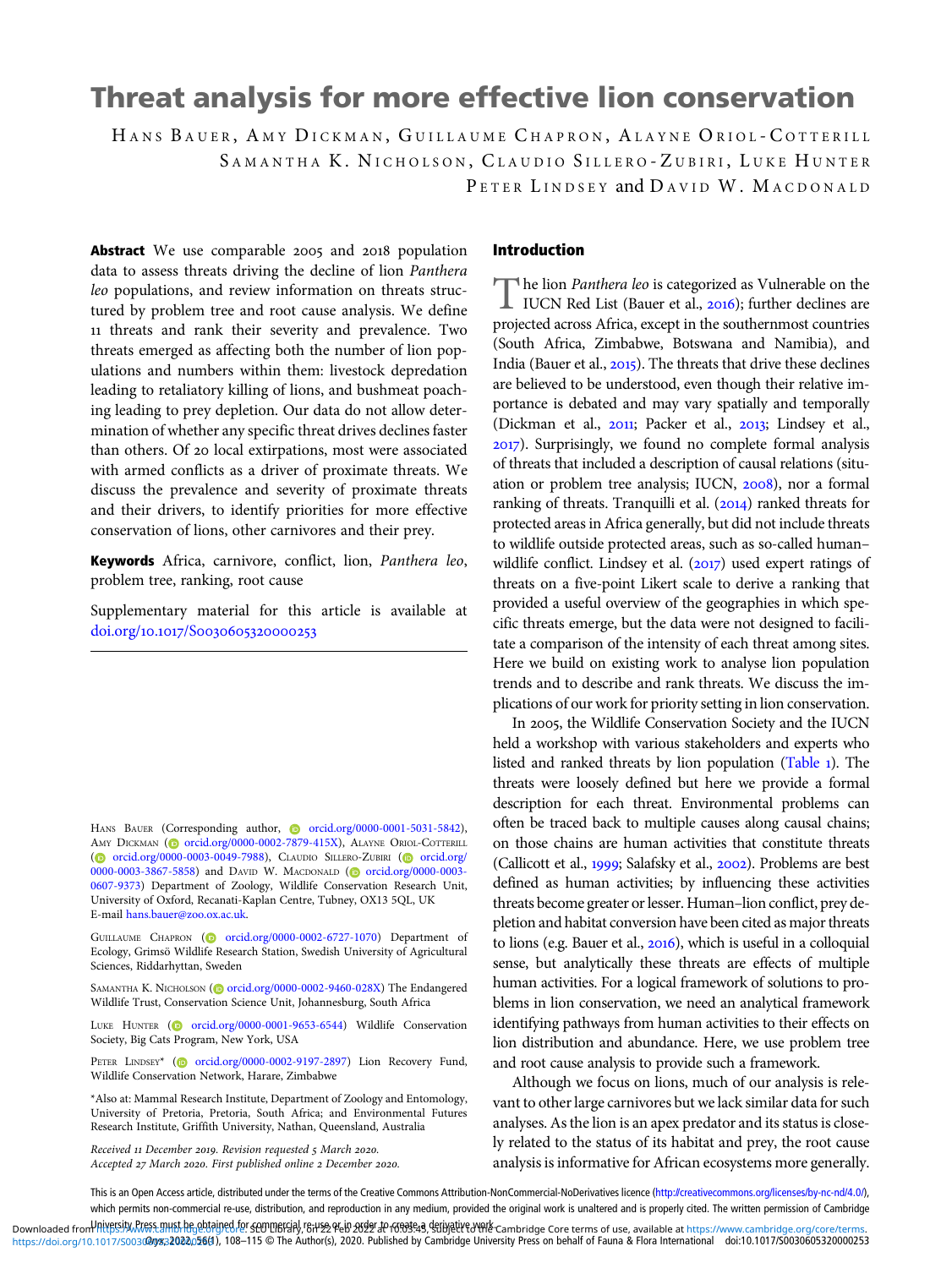<span id="page-1-0"></span>TABLE 1 Threats to the lion Panthera leo identified by experts at a workshop organized by the Wildlife Conservation Society and the IUCN in 2005. These threats form the basis of a problem tree analysis (see text for details) that captures most of the terms used in the literature on lion conservation. We have not listed disease as a specific threat as it is part of natural ecological processes and only becomes problematic in populations that are affected by other threats, including increased exposure to pathogens from domestic animals; some experts listed disease and small population size as threats and therefore they appear in our ranking of threats.

| Threat                                                                     | Description                                                                                                                                                                                                                                                                                                                                                                                                                                                                                                                                                                                                                                                                                                                                                                                                                                                                                                                                                                                               |
|----------------------------------------------------------------------------|-----------------------------------------------------------------------------------------------------------------------------------------------------------------------------------------------------------------------------------------------------------------------------------------------------------------------------------------------------------------------------------------------------------------------------------------------------------------------------------------------------------------------------------------------------------------------------------------------------------------------------------------------------------------------------------------------------------------------------------------------------------------------------------------------------------------------------------------------------------------------------------------------------------------------------------------------------------------------------------------------------------|
| Bushmeat poaching                                                          | Involves a combination of hunting for subsistence & to acquire meat for sale, with relative preva-<br>lence varying among sites. In urban areas, bushmeat is sometimes considered a luxury commodity<br>& is typically costlier than meat from livestock, whereas in rural areas close to wildlife populations,<br>bushmeat is often the most readily available source of protein & is typically cheaper than meat from<br>livestock (Lindsey et al., 2013a; Tranquilli et al., 2014; Mallon et al., 2015). Bushmeat hunting<br>mostly targets ungulates, which are potential lion prey, & is the dominant factor leading to prey<br>depletion, to which all other threats also contribute (in Fig. 2 cultural killing on the prey depletion<br>pathway refers to killing of prey for skins, horns & other parts). Hunting of some species is legal in<br>some areas, & therefore poaching is not always the correct term, but as restrictions on hunting apply<br>in most lion habitat we use this term. |
| Cropland expansion                                                         | This is the main threat leading to encroachment on or conversion of lion habitat, & it is linked to high<br>human population growth (Riggio et al., 2013). Cropland expansion is driven by slash-&-burn<br>agricultural practices, human population growth, local & global growth of demand for food products,<br>inadequate controls on human incursion into protected areas, land grabbing, & increased access to<br>wild areas as a result of infrastructure development (e.g. access roads, irrigation systems)<br>(Oriol-Cotterill et al., 2015).                                                                                                                                                                                                                                                                                                                                                                                                                                                    |
| Livestock expansion (or encroach-<br>ment, when combined with<br>mobility) | This leads to human-lion conflict (see below) & also to habitat conversion & prey depletion<br>through overgrazing & resource competition (Fig. 2). In West & Central Africa, cattle have trad-<br>itionally been herded to follow rainfall patterns, but reduced rangeland availability & increased herd<br>sizes as a result of wealth accumulation & disease eradication have increased their range & impact.<br>Armed conflict has fuelled abnormal transhumant migrations & resulted in increased threats to<br>rural communities & wildlife (Louizza, 2017). Everatt et al. (2019b) demonstrated a clear threshold:<br>lions disappeared where livestock occurred across 21% of their territory.                                                                                                                                                                                                                                                                                                    |
| Resource extraction                                                        | Industrial or artisanal mining of gold, precious stones & fossil fuels, & the extraction of firewood &<br>charcoal, occurs in various lion habitats. In Benoue National Park, Cameroon, an estimated<br>10,000 displaced people were panning for gold in 2016 (Benoue warden, pers. comm., 2016).<br>These people primarily entered the Park for mining, but while there they engaged in bushmeat<br>poaching for both consumption & commercial trade; this is an example of how the same people can<br>exercise multiple threats.                                                                                                                                                                                                                                                                                                                                                                                                                                                                        |
| Poor protected area management                                             | This has been identified as a crucial catalyst of threats (Packer et al., 2013; Lindsey et al., 2017). When<br>management of protected areas is inappropriate or insufficient, the area becomes less effective for<br>lion conservation. Protected area management includes many activities that address threats, & poor<br>protected area management can therefore exacerbate other threats (e.g. snares are supposed to be<br>absent but, in the absence of de-snaring teams, snares may be present). Even though lion range in-<br>cludes community land, lions mostly occur in landscapes with protected areas, & where the protected<br>area is critical to their survival lions are a conservation-dependent species. Poor management<br>of protected areas, resulting in lower effectiveness of protection, can therefore be conceptualized as<br>a threat.                                                                                                                                        |
| Trophy hunting                                                             | This is practised in some protected areas, with wildlife hunted for maximum yield, & offtake keeps<br>populations below carrying capacity to maintain productivity. Trophy hunting can generate important<br>funds for the management of wildlife areas, but inadequate management & excessive harvests can<br>have negative impacts (Packer et al., 2011a; Lindsey et al., 2012, 2013b; Loveridge et al., 2016; Macdonald<br>et al., 2017). We list trophy hunting as a potential threat because of this duality (Macdonald et al., 2016),<br>even though a discussion of its impacts is beyond our scope here.                                                                                                                                                                                                                                                                                                                                                                                          |
| Wildlife trade                                                             | This refers to the illegal &/or commercial trade in lion parts & derivatives (Williams et al., 2015,<br>2017a,b; Bauer et al., 2018a). As with trophy hunting, legal commercial trade is listed here as a<br>potential threat because the attribution of monetary value could drive poaching (Fig. 2). It is useful<br>to distinguish two markets for lion parts (Fig. 2): demand within Africa for decorative/ceremonial<br>(e.g. teeth, claws, manes, skin) or zootherapeutic products (e.g. lion fat) supplying a largely informal<br>regional economy, & global demand (primarily from East Asia) for high-value products (primarily<br>bones & skulls) supplying a trade that is largely fraudulent & criminal. The latter threat is increasing<br>(Everatt et al., 2019a).                                                                                                                                                                                                                          |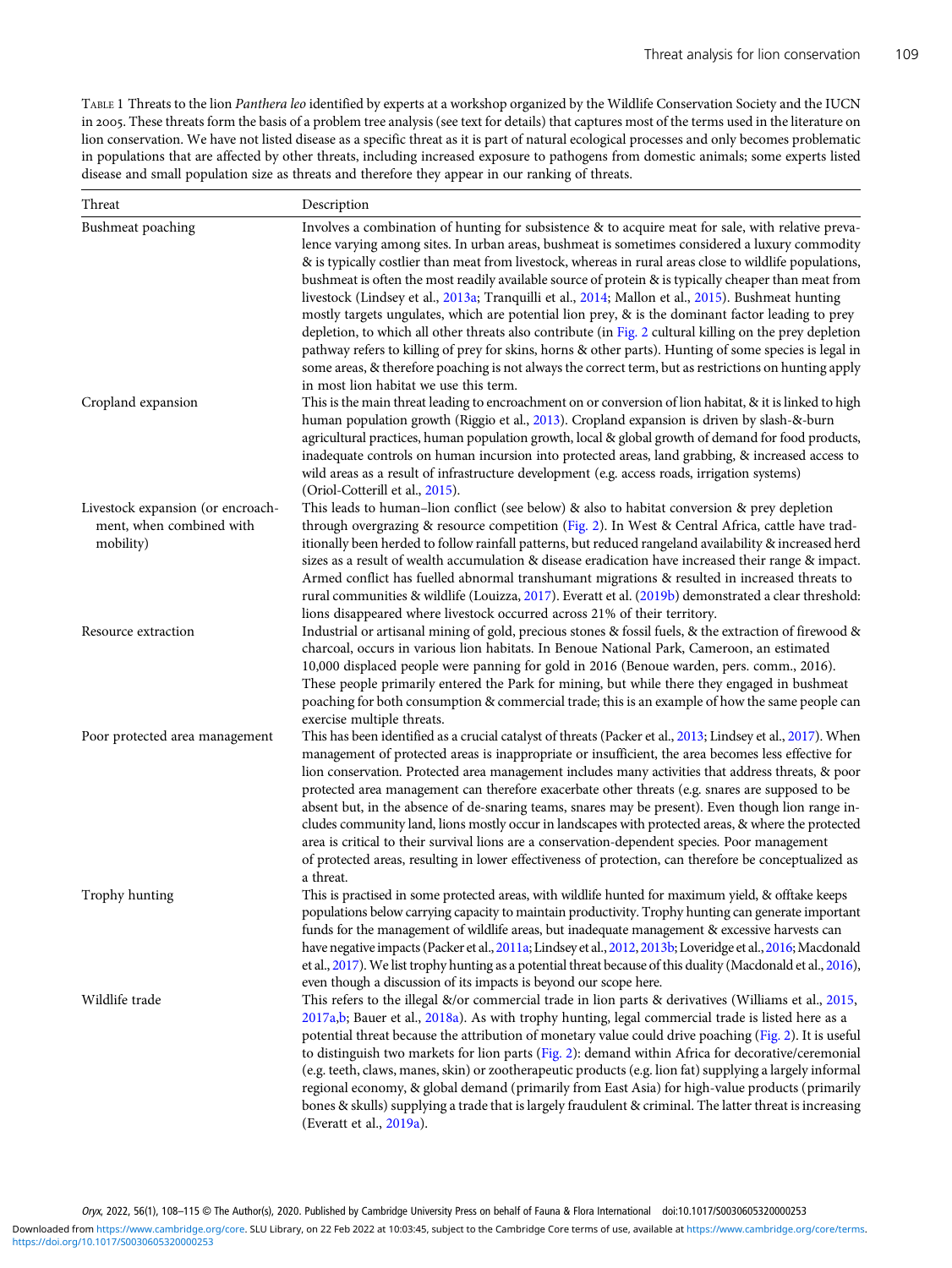Table 1 (Cont.)

| Threat                       | Description                                                                                                                                                                                                                                                                                                                                                                                                                                                                                                                                                                                                                                                                                                                                                                                                                                                                                                                                                                                                                                                                                                                           |
|------------------------------|---------------------------------------------------------------------------------------------------------------------------------------------------------------------------------------------------------------------------------------------------------------------------------------------------------------------------------------------------------------------------------------------------------------------------------------------------------------------------------------------------------------------------------------------------------------------------------------------------------------------------------------------------------------------------------------------------------------------------------------------------------------------------------------------------------------------------------------------------------------------------------------------------------------------------------------------------------------------------------------------------------------------------------------------------------------------------------------------------------------------------------------|
| Cultural & political killing | The killing of lions & their prey for prestige is of marginal importance in some areas, but in others<br>lion hunting is culturally important; in addition to the well-known lion hunts in East Africa by<br>certain groups of Maasai as a rite of passage, these hunts also occur amongst other tribal groups<br>(Hazzah et al., 2009; Dickman et al., 2014; Fitzherbert et al., 2014). More generally, many cultures<br>across Africa attribute value to hunting of lions & their prey, & the spoils are often used in cultural<br>& religious practices. Prestige hunting can also be an assertion of entitlement or anger, & may<br>fluctuate with political circumstances, occasionally leading to eruptions of lion killing in<br>exceptional numbers (Frank et al., 2006).                                                                                                                                                                                                                                                                                                                                                     |
| Human-lion conflict          | The retaliatory or preventative killing of lions in response to livestock depredation is a major<br>problem across Africa (Bauer et al., 2010; Dickman et al., 2014). Killing is nominally aimed at<br>so-called problem lions, but this threat affects all lions, as people resort to revenge killing of lions, or<br>even pre-emptive killing or poisoning (Loveridge et al., 2017). In most cases people tolerate some<br>degree of livestock depredation before they retaliate, but tolerance is lower when lions kill people<br>(Packer et al., 2005); this locally acute problem is limited & therefore not examined here, but the fear<br>of lions, & the restrictions people impose on themselves to avoid risk, are widespread (Packer et al.,<br>2011b). These so-called conflicts differ from other threats because they are not direct but rather an<br>emergent consequence of human activity; husbandry techniques influence the extent of conflict<br>(Oriol-Cotterill et al., 2015). Figure 2 shows this as a set of pathways centred on livestock<br>depredation, which is fed by all other threats in various ways. |
| Infrastructure development   | This refers to dams, highways, railways, powerlines, urban sprawl & other developments. The direct<br>impact on land cover is multiplied by the effects of fragmentation & by increasing access into<br>remote areas, which potentially increases the spread of other threats. Infrastructure can also affect<br>lions by disturbance resulting from increased human presence (Oriol-Cotterill et al., 2015).                                                                                                                                                                                                                                                                                                                                                                                                                                                                                                                                                                                                                                                                                                                         |
| Small population             | Population size is part of the extinction vortex indicated in the top left corner of Fig. 2: habitat<br>reduction & fragmentation lead to lion populations that are so small their viability is reduced<br>by environmental, demographic &/or genetic stochasticity, creating a vicious circle leading to<br>extirpation (Kissui & Packer, 2004). Small population size is not necessarily a problem in itself<br>but a consequence of the human activities described above.                                                                                                                                                                                                                                                                                                                                                                                                                                                                                                                                                                                                                                                          |

### Methods

The 2005 Wildlife Conservation Society and IUCN workshop brought together various stakeholders and  $>$  50 lion experts to use an adapted version of the range-wide priority setting methodology that had previously been used for the jaguar Panthera onca and tiger Panthera tigris (Sanderson et al., 2002). Experts were asked to describe all significant Lion Conservation Units (here we use the term population) (IUCN,  $2006a,b$ ). Thirteen years later, in  $2018$ , the IUCN compiled a status update through online consultation of the same experts and new published and unpublished sources; the 2018 dataset was more comprehensive but still included the populations assessed in 2005 (Bauer et al.,  $2018b$ ). The  $2018$  assessment included c. 600 lions in India and c. 600 lions in small fenced South African reserves, but threats in these areas are different and therefore outside our scope. In Supplementary Table 1 we provide the 2005 and 2018 data but we refer to the original documents (IUCN,  $2006a,b$ ; Bauer et al.,  $2018b$ ) for further information on methodology and information sources.

In the 2005 workshop, threats were listed and ranked per population. Experts chose from a list of threats or nominated a new threat under 'other'. Among the threats was the ambiguous category 'lion killing'; the discussions at the time clearly situated it in the context of so-called human–lion conflict and that is how we report it here. We made some semantic adjustments that reflect our approach of labelling a threat by the human activity at the root, rather than by the consequences along the causal chain: 'declining prey base' was translated as bushmeat poaching, 'habitat conversion' as cropland expansion, 'livestock encroachment' as livestock expansion. Small population size and disease were both ranked highly by several experts; these now refer to the small population vortex but they are listed and ranked among the threats. The threats identified per population are also given in Supplementary Table 1, in the order in which they were ranked.

We used these data for three lines of investigation: (1) ranking of threats based on expert knowledge in 2005, (2) framing those threats using problem tree and root cause analysis, and (3) an analysis linking threats to population trends up to 2018.

Threat ranking Experts ranked all relevant threats; the highest number of threats listed for any population was eight. Overall ranking of threats across all populations was then ranked by assigning 8 points to a threat every time it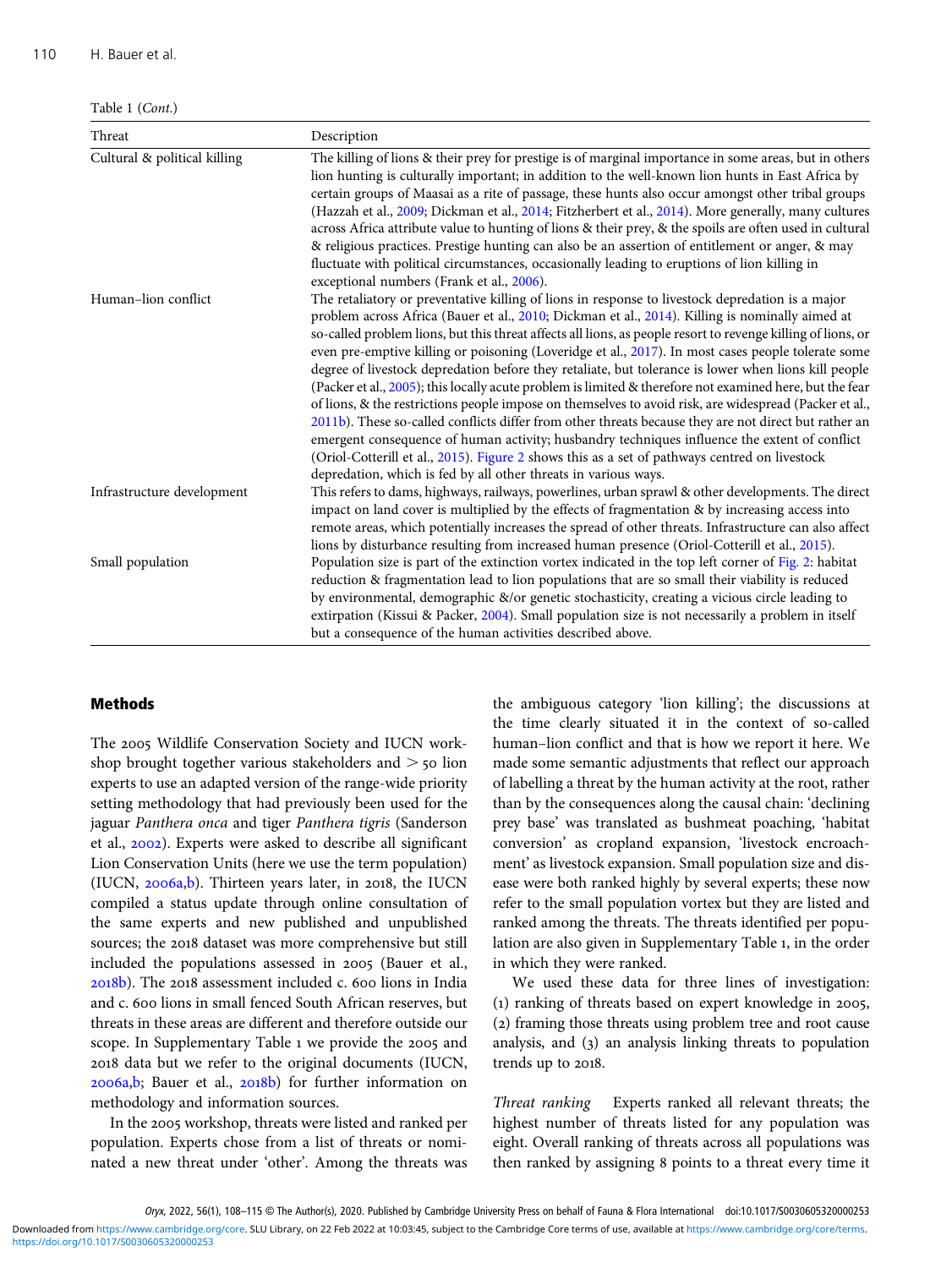was scored first, 7 points for every time it was scored second, and so on, and then ranking the sums per threat. We present the score per threat as a per cent of the total number of points.

Threat analysis We constructed a problem tree, with root causes at the base as the drivers of threats; these root causes are not exhaustively listed and described here but some appear in the text below. Above the root causes are the threats described in  $Table 1$  $Table 1$  (nine of them appear as threats, see below for 'conflict' and 'small populations'), with interactions indicated by arrows. These threats lead to various effects, often in synergistic ways, whereby primary effects lead to secondary or tertiary effects, also indicated by arrows. These effects lead to a normative problem: the decline in lion range and numbers. Human–lion conflict did not fit into the problem tree in the same way as other threats, and therefore we performed a root cause analysis (Wilson,  $1993$ ) for this. Small population size is shown as a vicious circle of negative reinforcement, as explained in [Table](#page-1-0) 1.

Threat impact To assess the impact of threats on population trends, we used the 2005 and 2018 data to follow the fate of individual populations for which threats were listed. This was done to determine whether different threats had led to different population declines and whether some threats were particularly important over this period. However, the data ranked threats relative to each other within a population and not on a scale comparable among populations. For example, in one population illegal killing could be ranked the third most important threat, but still be of higher intensity than in another population where it was ranked the most important threat. We could not therefore use threats as independent variables to predict population trend. Instead, we used a linear model (analysis of variance) to determine whether population decline could be explained by the presence of threats. We also looked at these trends qualitatively to highlight apparent patterns. For one apparent pattern, we generated a list of countries that experienced armed conflict between 2005 and 2018, using Pettersson et al.  $(2019)$ .

# Results

In 2005, 78 lion populations assessed contained an estimated total of 33,292 lions and all were used for threat ranking. The assessment was more comprehensive and included  $25,580$  lions in 99 populations, and the  $78$  populations assessed in 2005 contained 24,480 lions. The 2018 assessment retained 2005 data for eight populations where no new information was available and these were excluded from the analysis so that matching data pairs were available for 71 populations comprising 32,237 lions in 2005 and 21,906 lions in 2018 (Supplementary Table 1).



FIG. 1 Ranking of threats to lion Panthera leo populations, attributed by experts in the Wildlife Conservation Society/IUCN workshop in 2005. The score for each threat is presented as a per cent of the total number of ranking points (see text for details).

Threat ranking Seven threats were ranked, and there was a category of other threats comprising those mentioned only a few times: problem animal control, bush fire, lake fluctuation and armed conflict (Supplementary Table 1). Figure 1 shows the threat ranking across populations; human–lion conflict and prey depletion emerge as the two threats that, almost equally, affect most populations and most lions.

Threat analysis [Figure](#page-4-0) 2 presents the problem tree, [Fig.](#page-4-0) 3 the root cause analysis. Both figures are generic in that they are constructed from labels used by experts across Africa, using labels most commonly occurring in the literature. They are neither exhaustive nor tailored to specific sites, and different factors may be identified for particular sites or research interests.

Threat impact The linear model showed no significant relation between population trends and threats. Nevertheless, we observed an apparent pattern: the 20 populations extirpated, excluding two outliers with high but uncertain estimates (northern Guinea, Luzaches in Angola), were small populations with a mean of 28 lions, and 14 of these extirpations occurred in countries with armed conflict (Supplementary Table ).

#### **Discussion**

Expert panel data can potentially be misleading, and we urge caution in the interpretation of subsets of the data presented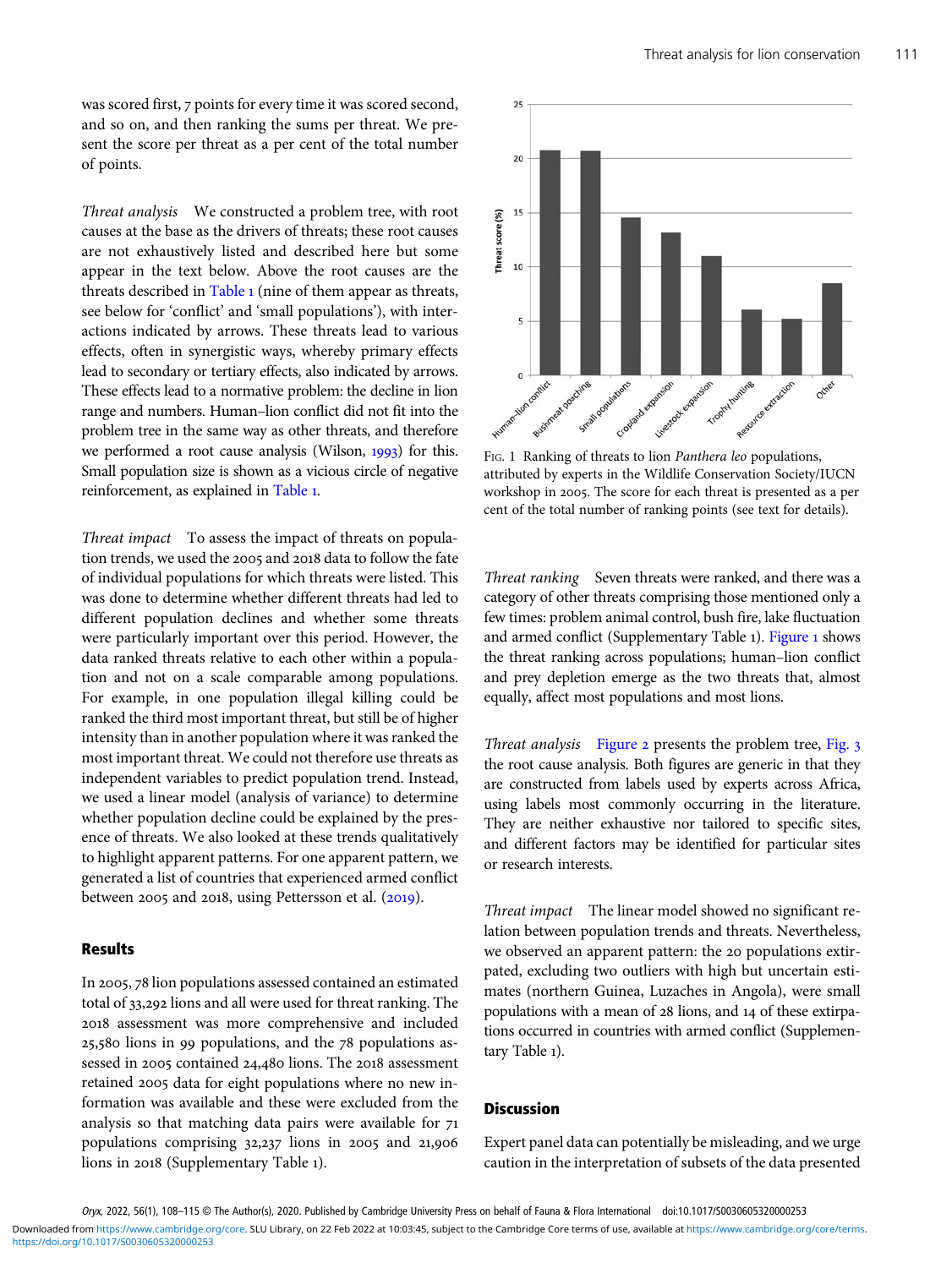<span id="page-4-0"></span>

FIG. 2 Problem tree model of threats ([Table](#page-1-0) 1) to African lions; note that nine threats are listed horizontally above the bottom row, and small population size and human– lion conflict appear higher up (see text for explanation). Arrows represent causal links (with single arrowheads to stress the flow, although many links are in fact bidirectional; particularly important links are displayed with heavy lines and arrows, for emphasis). PA, protected area.

FIG. 3 Root cause analysis of human–lion conflict.

here, especially with respect to the numbers of lions. However, despite the fact that the 2005 data are from an interactive workshop and the 2018 data from online consultations, there were comparable data pairs giving changes over time that suffer less from bias than absolute numbers. The 2005 data identified human-lion conflict and bushmeat poaching as the main threats, but we failed to identify differential impact of threats on population declines. Our analysis reveals a multitude of threats stemming from a complex web of drivers; this may explain why we did not find a significant relation between population trajectories and individual threats. We infer that the prevalence of threats is more important than the nature of those threats in driving population declines. By extension, our ranking analysis provides empirical evidence for the contention that human–lion conflict and prey depletion are the most serious threats to lions, and our problem analyses deconstruct these terms to show the underlying causes.

Because of the complexity of human–lion conflict, and to show how multiple threats occur concurrently and interact, we illustrate the use of our root cause analysis  $(Fig. 3)$ with a recent example from northern Kenya. The Laikipia– Samburu region is home to several pastoralist and cropfarming ethnic groups, commercial ranchers and private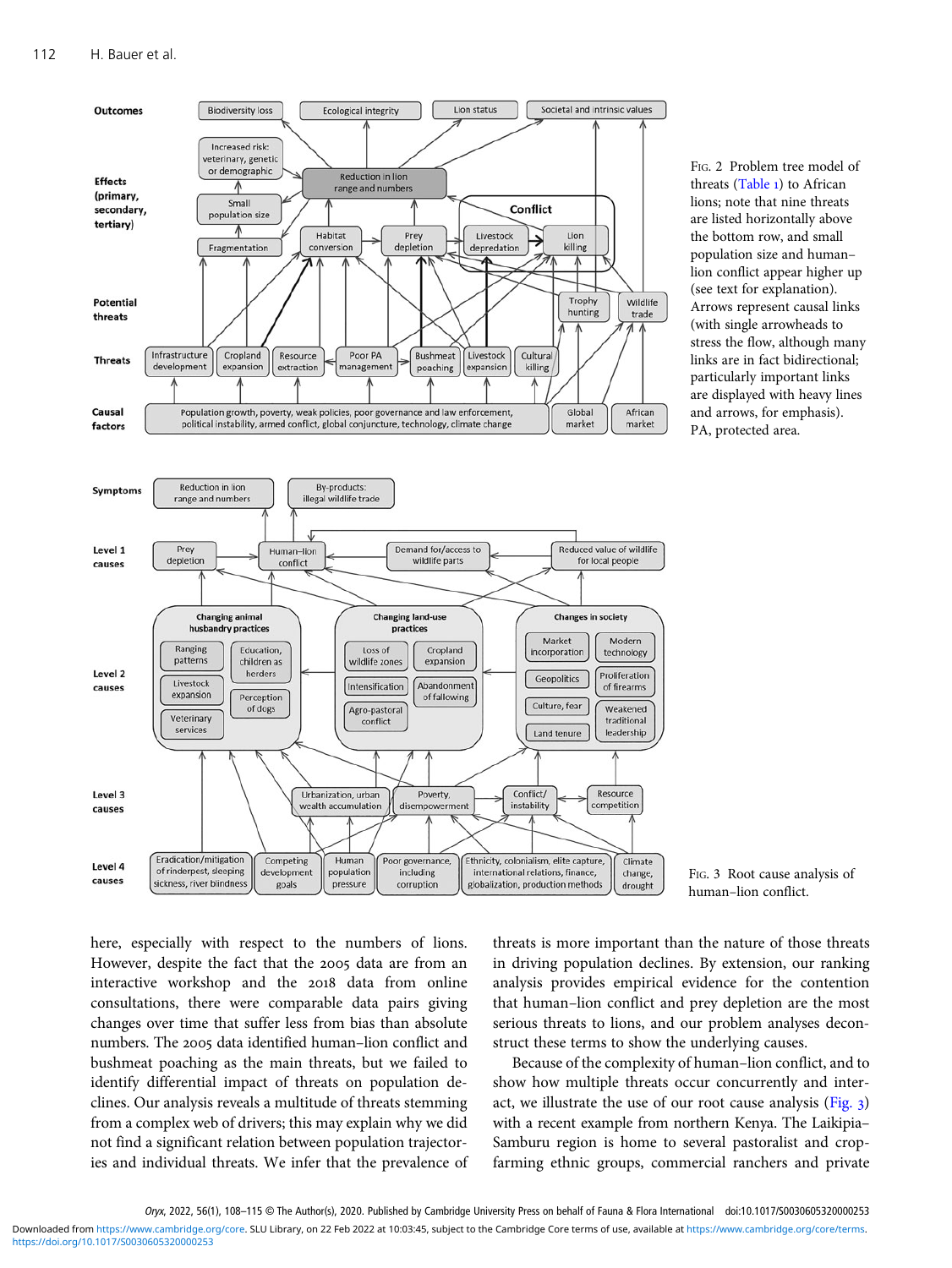conservancies. Lions occur throughout the landscape; they thrive best on those commercial ranches and private conservancies with good livestock husbandry and abundant wild prey, leading to low livestock depredation. Long-term viability probably depends on this source population, as other land-use types are primarily sinks for lions (Oriol-Cotterill et al., 2015). Long-standing tensions between ethnic groups (Level  $4$  in [Fig.](#page-4-0) 3) lead to regular periods of instability in the region (Level 3) compounded by a proliferation of firearms (Level 2). Human population growth (Level 4) and dependence of pastoralists on livestock directly result in increased livestock numbers, as does accumulated wealth amongst the pastoralist elite, such that large prestige herds of livestock are owned by a few individuals (livestock expansion, Level ). Livestock expansion puts pressure on resources and aggravates poverty amongst pastoralists (Level 3), because land tenure is communal (Level 2). Traditional boundaries between grazing lands are regularly disputed, and individual ownership of land is often not recognized by pastoralists, exacerbating instability. A drought in 2017 (climate change, Level 4) forced many traditional pastoralists to move their livestock (ranging patterns, Level 2). During the general election in the same year there was rhetoric from politically motivated individuals encouraging people to appropriate commercial ranch land, private conservancies and protected areas. The widespread use of mobile phones and social media (modern technology, Level 2) facilitated this political incitement and the coordinated movement of large numbers of warriors and their livestock, bypassing traditional decision-making processes (weakening traditional leadership, Level 2). The resultant mass movement of livestock and people caused the effective loss of some wildlife areas (Level 1) and the increase in availability of weak and poorly guarded livestock induced large carnivores to switch from wild prey to livestock, further compounded by drought-induced prey declines (Level ), disease transmitted from domestic livestock and dogs, and hunting by armed livestock herders.

Kenya is a relatively stable country, although human conflicts also played a role in these changes. Recent extirpations of lions have often occurred in areas with armed conflict; this factor was mentioned as one of many root causes but emerged in our analysis, especially for fragile populations (e.g. Comoé, Cote d'Ivoire: Henschel et al., 2014) but also for larger populations (Angola: Funston et al., 2017; Central African Republic: Bouché et al., 2012). This underscores the impact of war on wildlife (Daskin & Pringle, ), with chaos in society leading to increased levels of all threats, including anarchic livestock movements and killing of lion prey and lions facilitated by proliferation of firearms. In the context of lion conservation, war has hitherto received little attention, possibly because no work with a species focus is being done in war zones (Hickisch et al., ). There has been debate regarding the effects of conflict on biodiversity, focusing on the myth of poachers as terrorists (Duffy,  $2016$ ) and the resultant militarization of conservation (Büscher & Fletcher, 2018). In our analysis, armed conflict is a higher level cause, and [Fig.](#page-4-0) 3 and provides insight into possible pathways by which it specifically affects lions.

Several cases suggest a successional pattern of synergistic threats leading to decline and finally extirpation. An illustrative example is that of the lion population in Waza National Park, Cameroon, historically part of a major population in northern Cameroon and southern Chad. The demise of this lion population occurred in phases; although not limited to human–lion conflict we refer to cause levels of [Fig.](#page-4-0) 3 where relevant. This landscape was fragmented in the 1970s and 1980s, with the eradication of rinderpest and sleeping sickness facilitating human settlement (Level  $4$ ). In the 1990s, there was intense conflict over livestock outside Waza National Park (Level 1; Bauer,  $2003$ ). In the 2000s, declines inside the Park were a result of decreased park management effectiveness (Level 2; Tumenta et al.,  $2010$ ) along with falling prey densities (Scholte,  $2014$ ). In the 2010s, the Boko Haram group intensified the already existing armed conflicts in the region (Level 3), indirectly leading to almost complete degradation of the Park (Pennaz et al.,  $2018$ ), with few lions remaining (P. Tumenta, pers. comm., 2017). The nature of the threats varies, but a succession of threats, first affecting the periphery and then the core of protected areas, is a pattern that led to major declines and extirpations. The height of this decline across West Africa may have been in the 1990s (Henschel et al.,  $2014$ ), in Central Africa a decade later (Bouché et al., 2012; Brugiere et al., 2015), and in East Africa in the 2010s, whereas southern Africa is less affected (Bauer et al.,  $2015$ ). Little is known about the impact of climate change (Level 4), but this could exacerbate root causes and threats (Tuqa et al., 2014; Carter et al., 2018).

Our analyses can help lion conservationists define more clearly all the issues relevant to achieve management objectives before they address threats to local lion populations. They can implement tried and tested activities such as de-snaring, patrolling, building bomas or collaring but, whatever activity they consider most suitable under local circumstances, it is most likely to be effective if it is informed by a thorough understanding of the threats. The complexity and scale of problems in biodiversity conservation transcends the traditional skills of conservation biologists. Our findings demonstrate that the conservation of lions, as with the conservation of other species, requires a holistic approach involving the natural and social sciences, and higher level policy and international relations (Pooley et al., 2017; Montgomery et al., 2018; Beck et al., 2019). What may seem a problem preoccupying biologists may actually be framed by matters such as war or poverty that biologists cannot presume to resolve alone. Lion conservationists must engage with organizations that are more qualified, experienced and resourced to address such matters, to increase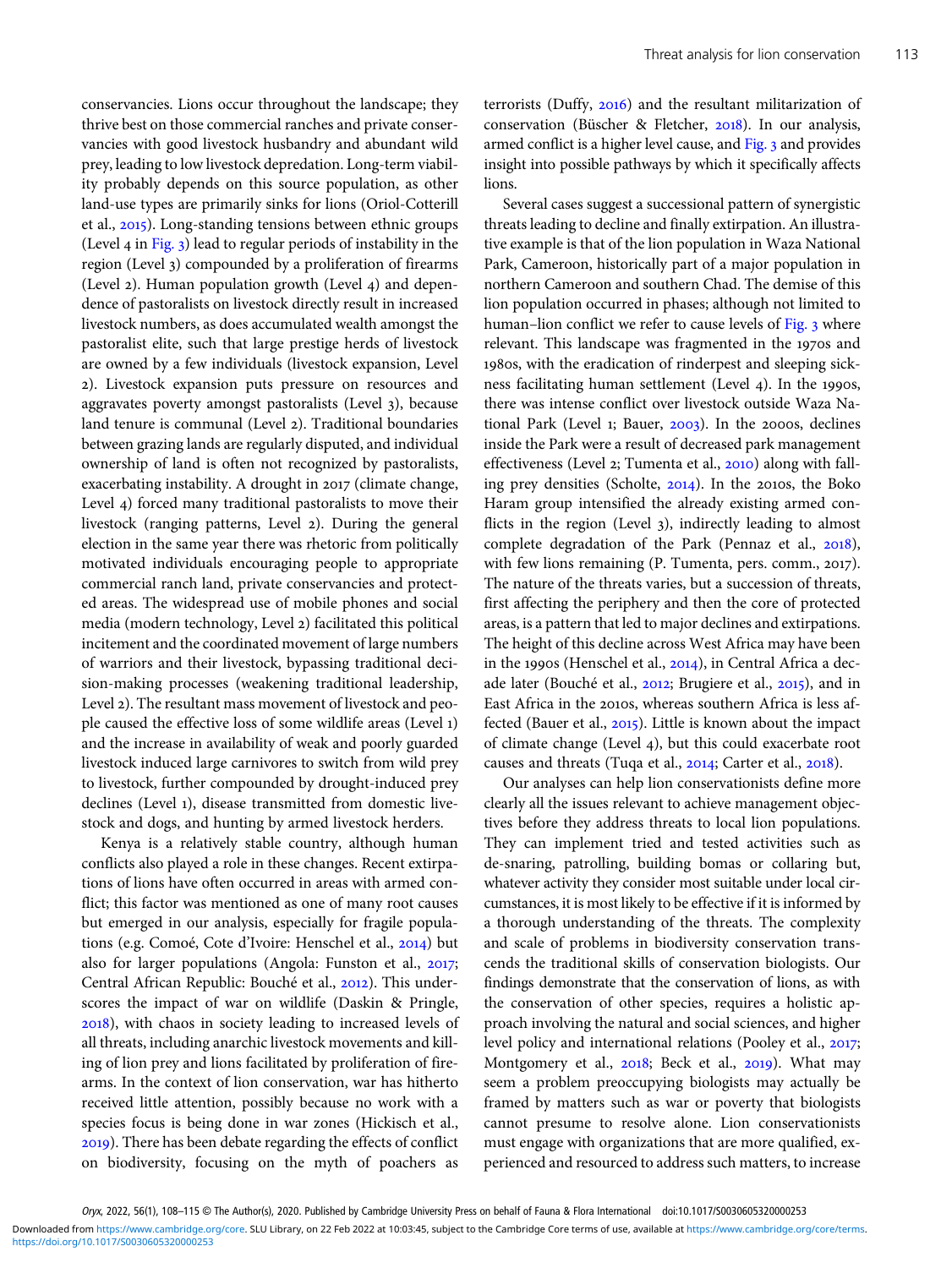<span id="page-6-0"></span>their effectiveness. The first step is to frame the problems of and solutions to lion conservation in wider societal contexts.

**Acknowledgements** The data used here came from IUCN (2006a,b) and Bauer et al. (2018b); we acknowledge the many contributors listed in these documents.

Author contributions Problem tree and root cause analyses: HB, AD, AO-C; quantitative analysis; HB, SN, GC; writing: all authors.

#### Conflicts of interest None.

**Ethical standards** This research complied with the Oryx guidelines on ethical standards.

#### References

- BAUER, H. (2003) Lion Conservation in West and Central Africa-Integrating Social and Natural Science for Wildlife Conflict Resolution Around Waza National Park, Cameroon. PhD thesis. University of Leiden, Leiden, The Netherlands.
- BAUER, H., CHAPRON, G., NOWELL, K., HENSCHEL, P., FUNSTON, P., HUNTER, L.T.B. et al. (2015) Lion (Panthera leo) populations are declining rapidly across Africa, except in intensively managed areas. Proceedings of the Natural Academy of Sciences of the United States of America, 112, 14894-14899.
- BAUER, H., DE IONGH, H. & SOGBOHOSSOU, E. (2010) Assessment and mitigation of human–lion conflict in West and Central Africa. Mammalia, 74, 363-367.
- BAUER, H., NOWELL, K., SILLERO-ZUBIRI, C. & MACDONALD, D.W. (2018a) Lions in the modern arena of CITES. Conservation Letters, 11, e12444.
- BAUER, H., PACKER, C., FUNSTON, P., HENSCHEL, P. & NOWELL, K. (2016) Panthera leo (errata version published in 2017). The IUCN Red List of Threatened Species 2016: e.T15951A115130419. [dx.doi.org/](https://dx.doi.org/10.2305/IUCN.UK.2016-3.RLTS.T15951A107265605.en) 10.2305[/IUCN.UK.](https://dx.doi.org/10.2305/IUCN.UK.2016-3.RLTS.T15951A107265605.en)2016-3.RLTS.T15951A107265605.en [accessed 26 June 2020].
- BAUER, H., PAGE-NICHOLSON, S., HINKS, A.E. & DICKMAN, A. (2018b) Status of the lion in sub-Saharan Africa. In Guidelines for the Conservation of Lions in Africa. Unpublished report. IUCN Cat Specialist Group, Muri bei Bern, Switzerland.
- BECK, J.M., LOPEZ, M.C., MUDUMBA, T. & MONTGOMERY, R.A. (2019) Improving human–lion conflict research through interdisciplinarity. Frontiers in Ecology and Evolution, 7, 243.
- BOUCHÉ, P., MANGE, R.N.M., TANKALET, F., ZOWOYA, F., LEJEUNE, P. & VERMEULEN, C. (2012) Game over! Wildlife collapse in northern Central African Republic. Environmental Monitoring and Assessment, 184, 7001-7011.
- BRUGIERE, D., CHARDONNET, B. & SCHOLTE, P. (2015) Large-scale extinction of large carnivores (lion Panthera leo, cheetah Acinonyx jubatus and wild dog Lycaon pictus) in protected areas of West and Central Africa. Tropical Conservation Science, 8, 513-527.
- BÜSCHER, B. & FLETCHER, R. (2018) Under pressure: conceptualising political ecologies of green wars. Conservation and Society,  $16, 105 - 113.$
- CALLICOTT, J.B., CROWDER, L.B. & MUMFORD, K. (1999) Current normative concepts in conservation. Conservation Biology, 13, 22-35.
- CARTER, N.H., BOULEY, P., MOORE, S., POULOS, M., BOUYER, J. & PIMM, S. (2018) Climate change, disease range shifts, and the future of the Africa lion. Conservation Biology, 32, 1207-1210.
- DASKIN, J.H. & PRINGLE, R.M. (2018) Warfare and wildlife declines in Africa's protected areas. Nature, 553, 328.
- DICKMAN, A.J., HAZZAH, L., CARBONE, C. & DURANT, S.M. (2014) Carnivores, culture and 'contagious conflict': multiple factors influence perceived problems with carnivores in Tanzania's Ruaha landscape. Biological Conservation, 178, 19-27.
- DICKMAN, A.J., MACDONALD, E.A. & MACDONALD, D.W. (2011) A review of financial instruments to pay for predator conservation and encourage human–carnivore coexistence. Proceedings of the National Academy of Sciences of the United States of America, 108, 13937-13944.
- DUFFY, R. (2016) War, by conservation. Geoforum: Journal of Physical, Human, and Regional Geosciences, 69, 238-248.
- EVERATT, K., KOKES, R. & PEREIRA, C.L. (2019a) Evidence of a further emerging threat to lion conservation; targeted poaching for body parts. Biodiversity and Conservation,  $28, 4099 - 4114$ .
- EVERATT, K.T., MOORE, J.F. & KERLEY, G.I. (2019b) Africa's apex predator, the lion, is limited by interference and exploitative competition with humans. Global Ecology and Conservation, 20, e00758.
- FITZHERBERT, E., CARO, T., JOHNSON, P.J., MACDONALD, D.W. & MULDER, M.B. (2014) From avengers to hunters: leveraging collective action for the conservation of endangered lions. Biological Conservation, 174, 84-92.
- FRANK, L., MACLENNAN, S., HAZZAH, L., BONHAM, R. & HILL, T.  $(2006)$  Lion Killing in the Amboseli-Tsavo Ecosystem, 2001–2006, and its Implications for Kenya's Lion Population. Living with Lions, Nairobi, Kenya.
- FUNSTON, P., HENSCHEL, P., PETRACCA, L., MACLENNAN, S., WHITESELL, C., FABIANO, E. & CASTRO, I. (2017) The Distribution and Status of Lions and Other Large Carnivores in Luengue-Luiana and Mavinga National Parks, Angola. Unpublished report. Secretariat Kavango-Zambezi Transfrontier Conservation Area, Kasane, Botswana.
- HAZZAH, L., BORGERHOFF MULDER, M. & FRANK, L. (2009) Lions and Warriors: social factors underlying declining African lion populations and the effect of incentive-based management in Kenya. Biological Conservation, 142, 2428-2437.
- HENSCHEL, P., COAD, L., BURTON, C., CHATAIGNER, B., DUNN, A., MACDONALD, D. et al. (2014) The lion in West Africa is Critically Endangered. PLOS ONE, 9, e83500.
- HICKISCH, R., HODGETTS, T., JOHNSON, P., SILLERO, C., TOCKNER, K. & MACDONALD, D. (2019) Effects of publication bias on conservation planning. Conservation Biology, 33, 1151-1163.
- IUCN (2006a) Conservation Strategy for the Lion in Eastern and Southern Africa. IUCN/Species Survival Commission Cat Specialist Group, Muri bei Bern, Switzerland.
- IUCN (2006b) Conservation Strategy for the Lion in West and Central Africa. IUCN/Species Survival Commission Cat Specialist Group, Muri bei Bern, Switzerland.
- IUCN (2008) Strategic Planning for Species Conservation: A Handbook. IUCN/Species Survival Commission, Gland, Switzerland.
- KISSUI, B.M. & PACKER, C. (2004) Top-down population regulation of a top predator: lions in the Ngorongoro Crater. Proceedings of the Royal Society of London Biological Sciences, 271, 1867-1874.
- LINDSEY, P.A., BALME, G., BECKER, M., BEGG, C., BENTO, C., BOCCHINO, C. et al. (2013a) The bushmeat trade in African savannas: impacts, drivers, and possible solutions. Biological Conservation, 160, 80-96.
- LINDSEY, P.A., BALME, G.A., BOOTH, V.R. & MIDLANE, N. (2012) The significance of African lions for the financial viability of trophy hunting and the maintenance of wild land. PLOS ONE, 7, e29332.
- LINDSEY, P.A., BALME, G.A., FUNSTON, P., HENSCHEL, P., HUNTER, L., MADZIKANDA, H. et al. (2013b) The trophy hunting of African lions: scale, current management practices and factors undermining sustainability. PLOS ONE, 8, 1-11.